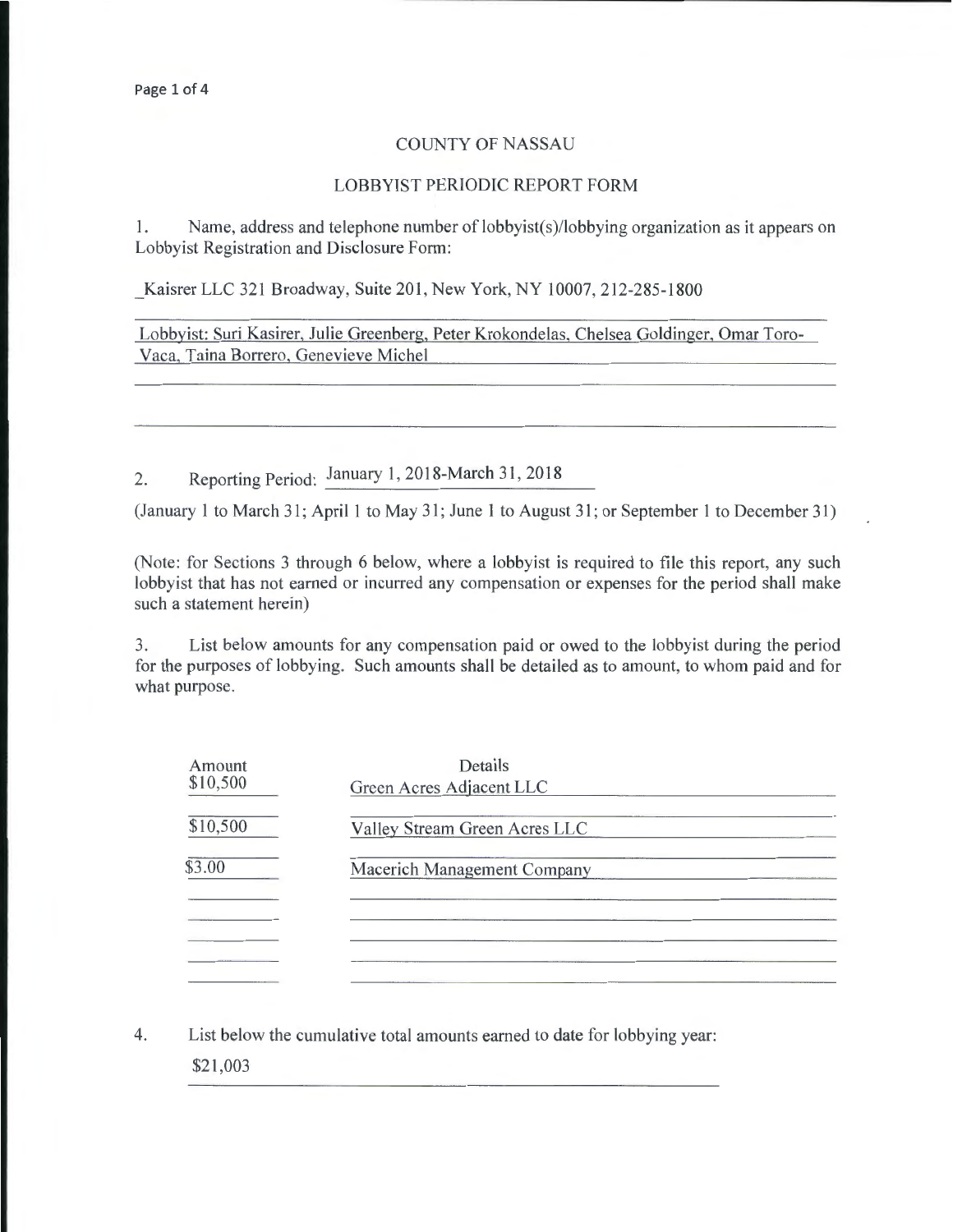Page 2 of 4

5. List below amounts for any expenses expended or incurred by the lobbyist during the period for the purposes of lobbying. Such amounts shall be detailed as to amount, to whom paid and for what purpose.

| Amount<br>$0.00\,$ | N/A | Details                                                                                                         |  |
|--------------------|-----|-----------------------------------------------------------------------------------------------------------------|--|
|                    |     | the contract of the contract of the contract of the contract of the contract of the contract of the contract of |  |
|                    |     |                                                                                                                 |  |
|                    |     |                                                                                                                 |  |
|                    |     |                                                                                                                 |  |
|                    |     |                                                                                                                 |  |

6. List below the cumulative total amounts expended to date for lobbying year:

\$0.00

(In lieu of completing 7 through 10 below, you may attach a copy of your Lobbyist Registration and Disclosure Form, provided the information has not changed.)

7. List whether and where the lobbyist(s)/lobbying organization is registered as a lobbyist (e.g. Nassau County, New York State):

New York State, New York City, Nassau County

8. Name, address and telephone number of client(s) by whom, or on whose behalf, the lobbyist is retained, employed or designated.

Macerich Management Company 11311 North Tatum Blvd. Phoenix, AZ 85028

Green Acres Adjacent LLC 401 Wilshire Blvd, Ste 700, Los Angeles, CA 90401

Valley Stream Green Acres LLC 401 Wilshire Blvd, Ste 700, Los Angeles, CA 90401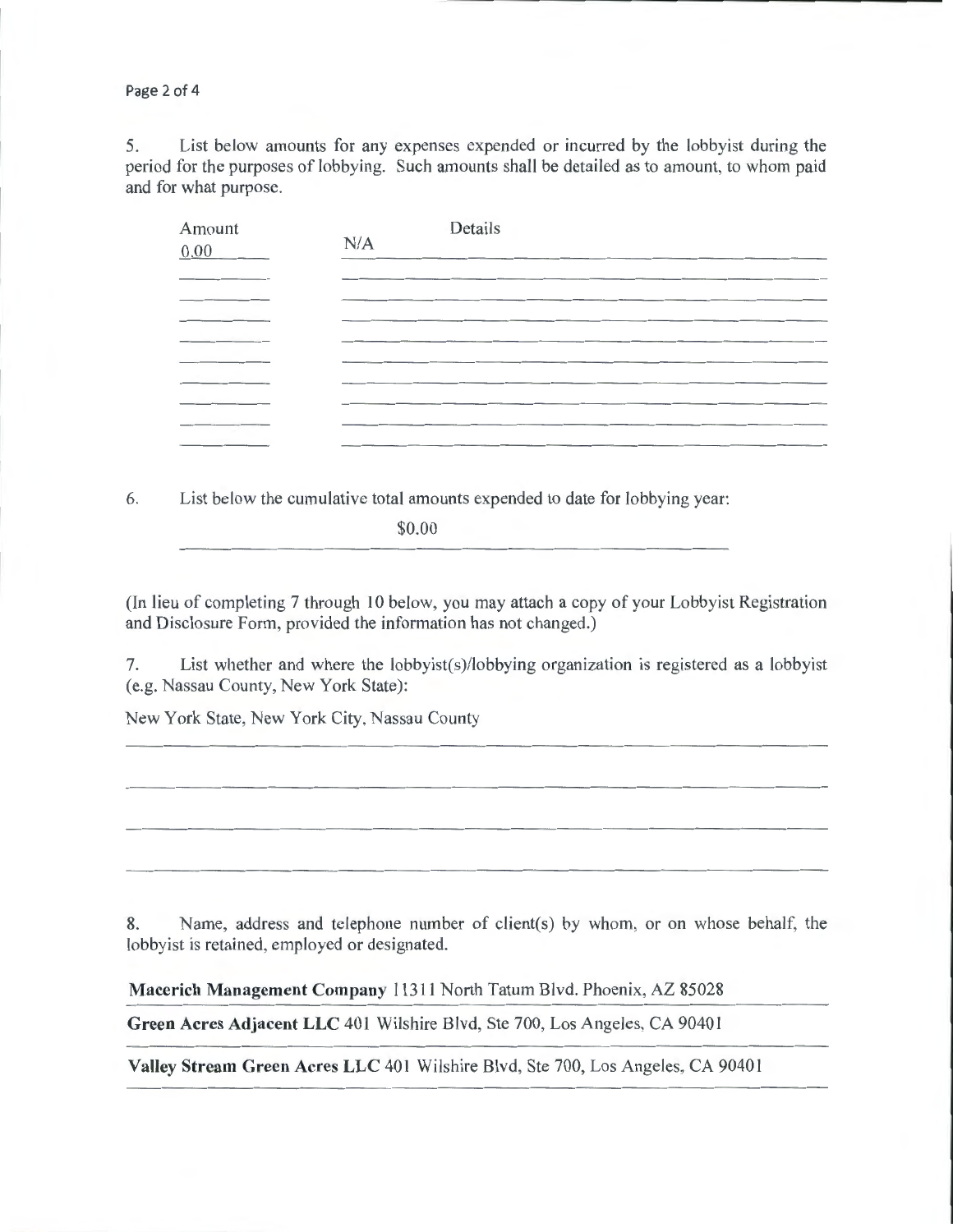**Phone for All:** 310-394-6000

9. Describe lobbying activity conducted, or to be conducted, in Nassau County, and identify client(s) for each activity listed, during the Reporting Period.

Real Estate Issues on behalf of Macerich Management Company, Green Acres Adjacent LLC

Valley Stream Green Acres LLC

10. The name of persons, organizations or governmental entities before whom the lobbyist has lobbied during the period.

Town of Hempstead IDA, Town of Hempstead County Executive